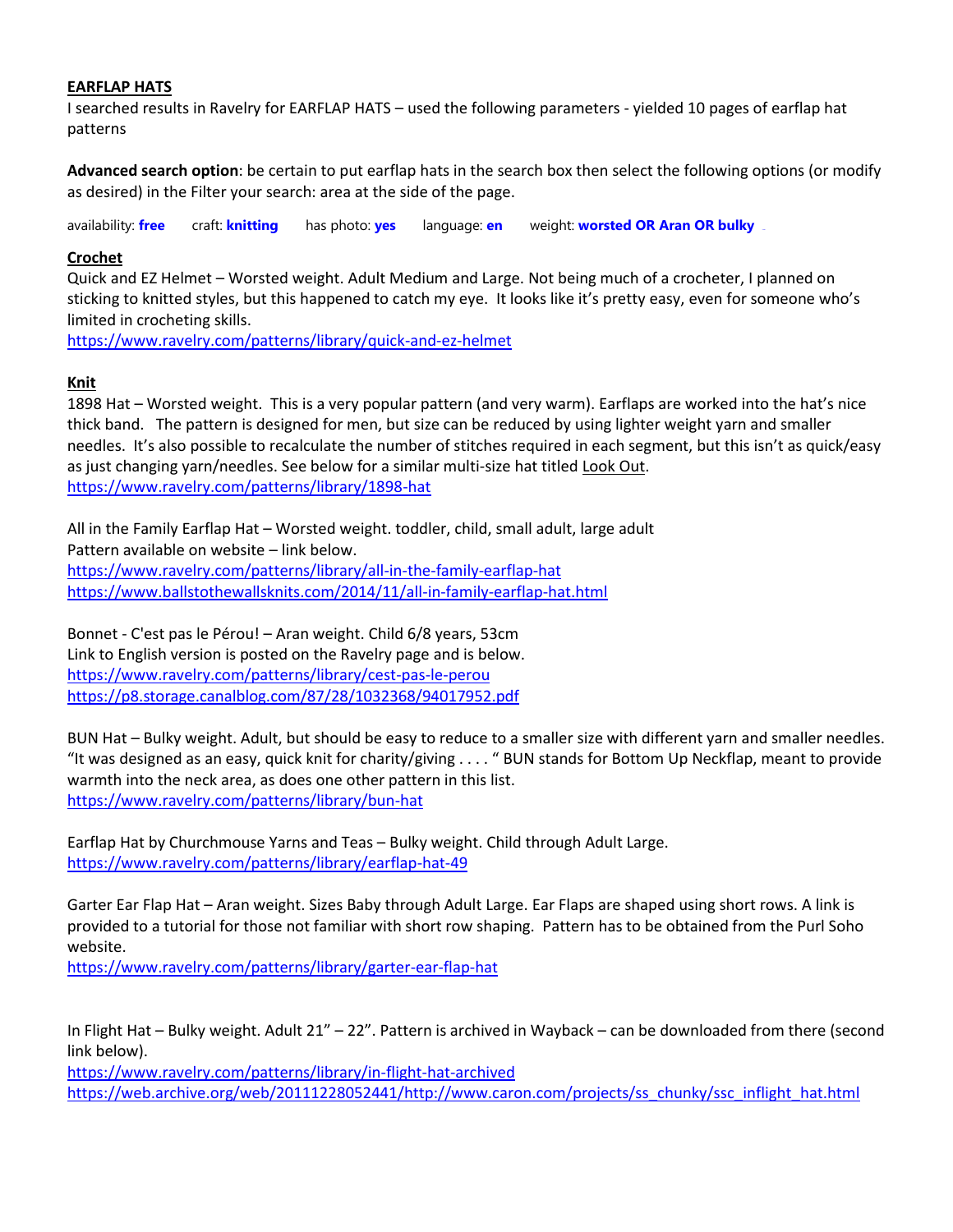Look Out! Winter Hat – Worsted weight. Sizes XS through L (baby through adult). This is very similar to the 1898 hat, and the designer gives a credit and thanks for the inspiration and techniques in 1898. <https://www.ravelry.com/patterns/library/look-out-winter-hat>

Lovey Dovey Ear Flap – Bulky weight. Adult 22". Should be able to downsize with smaller needles and lighter weight yarn. Pattern is archived in Wayback – can be downloaded from there (second link below). Ravelry gives a specific link in Wayback that takes you to "UNIVERSAL YARN eBOOK FALL 2013 HH1" which contains several patterns, although this is the only earflap style (second link below).

<https://www.ravelry.com/patterns/library/lovey-dovey-ear-flap> [https://web.archive.org/web/20140702162846/http://universalyarn.com/patterns/749.pdf](https://web.archive.org/web/20140702162846/http:/universalyarn.com/patterns/749.pdf)

Monarch Lyon Hat – Worsted weight. Adult Medium. <https://www.ravelry.com/patterns/library/monarch-lyon-hat>

Mütze mit Ohrenwärmern - Hat with earflaps - Aran weight. Adult – 58 cm., so about 23 ¼" circumference. Should be easy to make smaller with lighter weight yarn and smaller needles. Looks like it gives warmth down into the neck area.

<https://www.ravelry.com/patterns/library/mutze-mit-ohrenwarmern---hat-with-earflaps>

Norwegian Star – Worsted weight. Child/Adult. Size determined by needle size. <https://www.ravelry.com/patterns/library/norwegian-star-earflap-hat>

Polar Vortex Hat– Worsted weight. Adult Medium. [https://www.ravelry.com/patterns/library/polar-vortex-hat-5#](https://www.ravelry.com/patterns/library/polar-vortex-hat-5)

Ribbed Ear Flap Hat-- Worsted weight. Child/Adult. Use smaller needles and/or lighter weight yarn to reduce to smaller child/toddler size. Project notes give some idea of changes to make. <https://www.ravelry.com/patterns/library/ribbed-ear-flap-hat>

Snowflake Stranded Hats – Aran weight. Adult size. Download pattern from Premier Yarns. <https://www.ravelry.com/patterns/library/snowflake-stranded-hats> <https://www.premieryarns.com/products/snowflake-stranded-hats-free-download>

Trapper Aviator Winter Hat – Bulky weight. 0-6 months, 6-12 months, 1-3 years, 4-12 years, women Pattern is a paid pattern on Ravelry but is available for free on th[e Fox & Pine Stitches Website](https://www.ravelry.com/patterns/sources/fox--pine-stitches-website) (link below). Several photos are included on the website to provide clarity for those unfamiliar with adding earflaps. <https://www.ravelry.com/patterns/library/trapper-aviator-winter-hat>

Very Basic Bulky Ear-flap Hat - Bulky weight - child through adult large "This very basic pattern includes 5 sizes, from child to adult large. Pattern notes include hints & tips on sizing this hat for other gauges & a handy guide for industry standard hat sizes to help you fit everyone on your list." <https://www.ravelry.com/patterns/library/very-basic-bulky-ear-flap-hat>

# **HATS**

Ripples Make Waves - Hat → Beanie, Toque - DK weight - 18" - 24" head – This one is not an earflap hat but designed in support of the Ukranians. It has a nice design in it but is not difficult. <https://www.ravelry.com/patterns/library/ripples-make-waves>